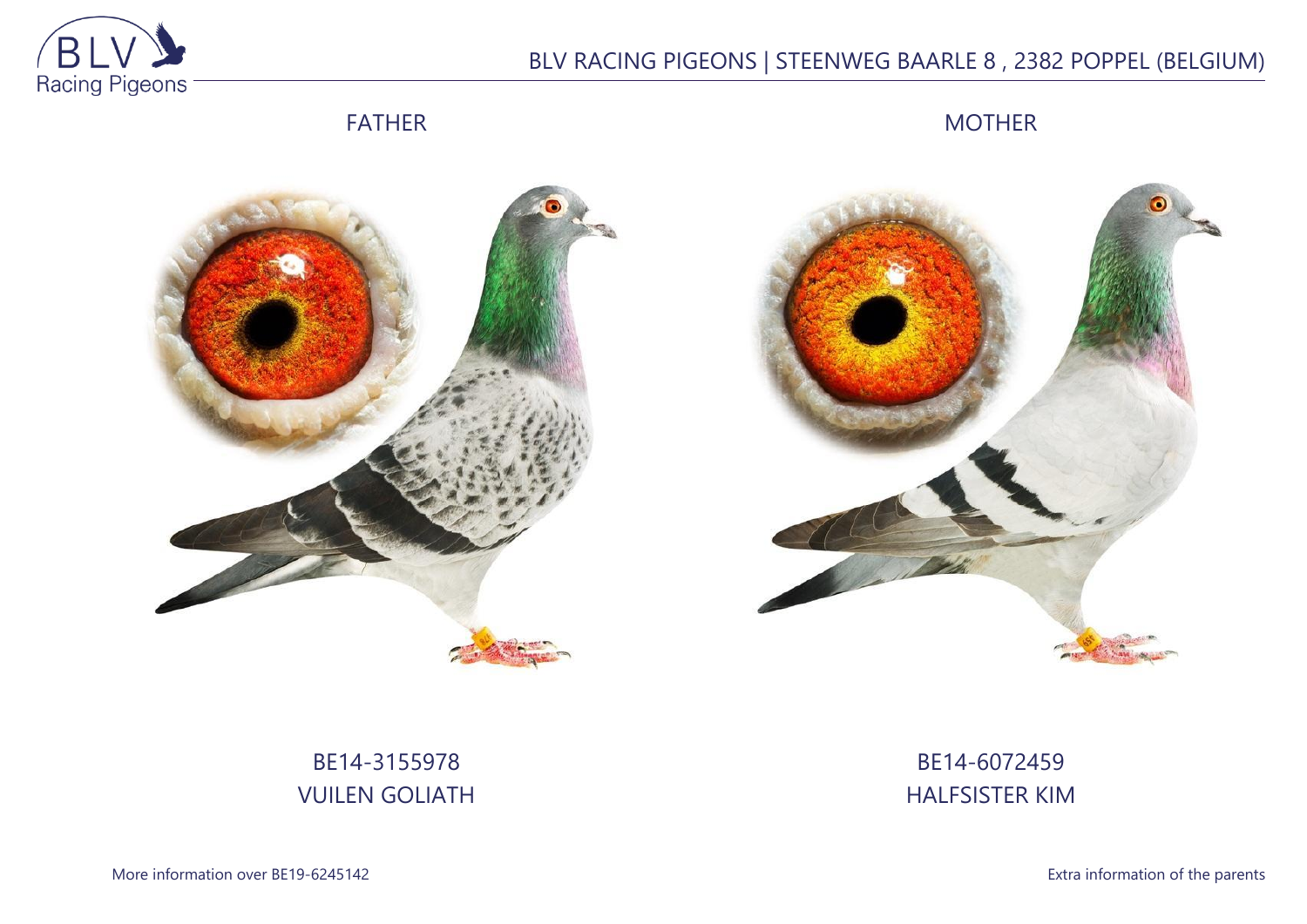

### BLV RACING PIGEONS | STEENWEG BAARLE 8 , 2382 POPPEL (BELGIUM)







**Hok Van de Wouwer** Melkouwen 8 - 2590 Berlaar (Belgium)

Van de Worwer Kint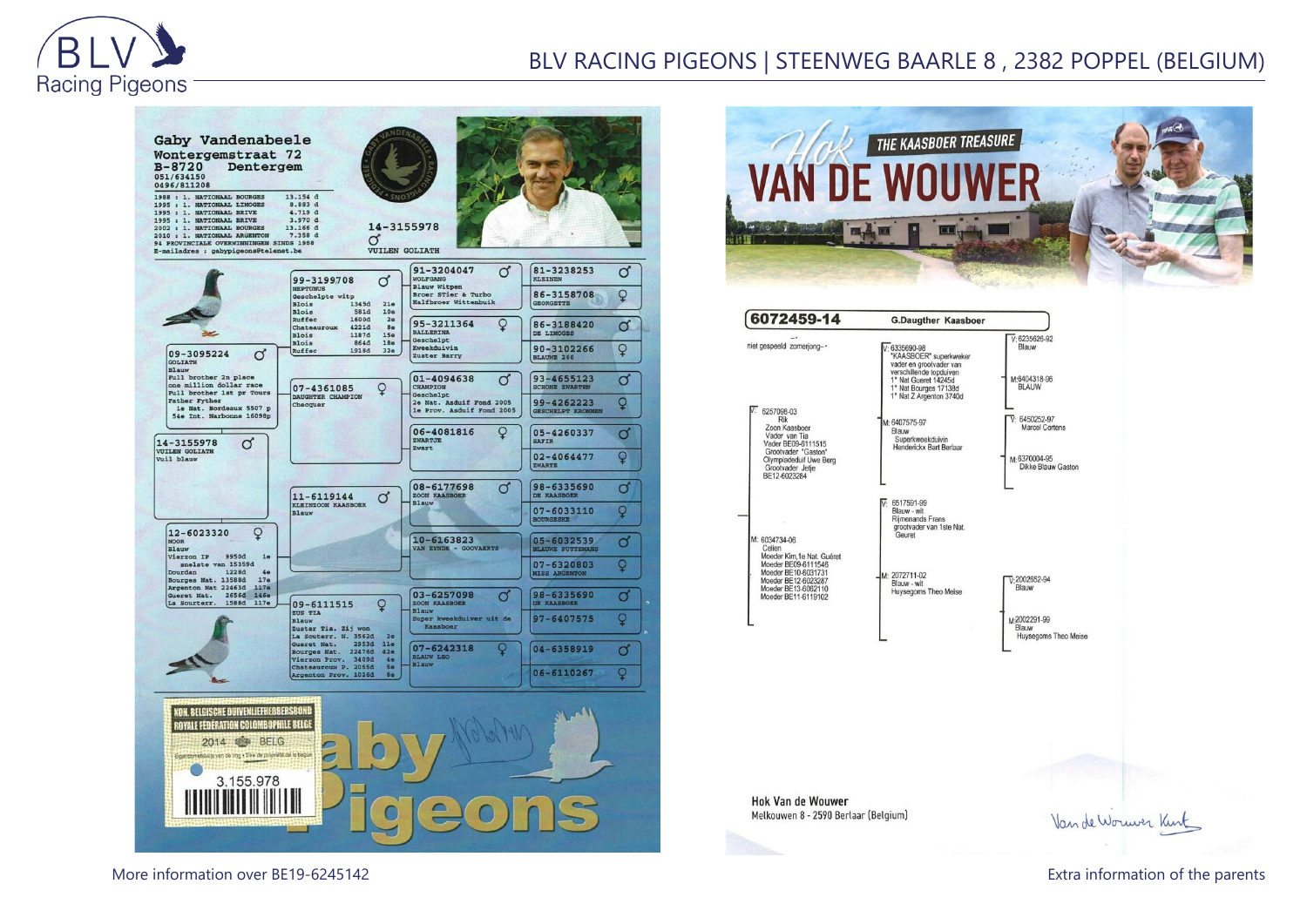

#### More information of 3155978/2014

**Never raced, summer youngster 2014** Father of 'Norry' 772/15, breeder of **- 'Norry's Girl 787' BE18-6063787 26. Nat. Zone Issoudun – 3,129 birds 2020 104. Nat. Issoudun – 10,603 birds 52. Nat. Zone Bourges - 7,514 birds 2018 298. Nat. Bourges – 23,854 birds 64. Nat. Chateauroux - 2,850 birds 2019 70. Nat. Zone Limoges – 5,115 birds 2020 262. Nat. Limoges - 15,979 birds 32. prov. Issoudun – 2,147 birds 2019 39. prov. Vierzon – 470 birds 2019 75. prov. Argenton - 2,579 birds 2019 423. Nat. Argenton – 16,762 birds 2020 355. Nat. Chateauroux – 12,855 birds 2018 679. Nat. Chateauroux – 24,617 birds 2019 789. Nat. Issoudun – 11,465 birds 2019 2. Melun – 420 birds - BE16-6023133 28. Nat. Argenton - 3,322 birds 2018 36. Nat. Chateauroux - 1,712 birds 2017 28. prov. Blois - 2,661 birds 2017 69. prov. Blois – 776 birds 2016 81. prov. Bourges - 1,371 birds 2017 110. Nat. Zone Argenton - 7,332 birds 2017 352. Nat. Argenton – 22,712 birds 123. Nat. Zone Bourges 8,989 birds 2016 457. Nat. Bourges – 28,078 birds 2016 294. Nat. Zone Chateauroux – 8,584 birds 2017 389. Nat. Zone Chateauroux – 4,398 birds 2017** 'Norry' is g.father of BE19-6134054 Ruymaekers-Vreys **53. Nat. Bourges – 22,506 birds 270. Nat. Issoudun – 18,176 birds 314. prov. Gueret – 1,462 birds**

### More information of 6072459/2014

**- FATHER IS 'RIK' 098/03, TOP SON 'KAASBOER' X 'SUPER BREEDER HENDERICKX' In the eyes of Gaston van de Wouwer successor of legend 'Kaasboer'** Father of many super pigeons **- 'Tia' 661/08' 2. Nat. La Souterraine - 3,562 birds 2011 2. prov. Montlucon – 1,260 birds 5. prov. / 11. Nat. Guéret - 2,953 birds 2010 5. prov. Châteauroux - 2,055 birds 2011 / 64. Nat. 20,517 birds 15. s-Nat. Vierzon - 11,062 birds 2011 26. s-Nat. Vierzon - 8,869 birds 2010 Also winner 28.-42.-321.-379.-520.-596.-635.-695. National** - 'Tia' is mother of 'Jetje' 284/12 **1. prov. / 5. Nat. Zone / 40. Nat. La Souterraine YL - 11,236 birds - 'Goede Blauwen' Winner of 1.-6.-7. prize - 'Minoe' 515/09 27. s-Nat. Vierzon - 4,298 birds 2010 39. Nat. Bourges - 17,138 birds 2010** -'Minoe' is mother of 'Noor' 320/12 **1. s-Nat. Vierzon - 10,480 birds 2014 / fastest against 15,359 birds 7. Nat. Zone Bourges - 3,493 birds 2013 / 17. Nat. 13,588 birds Also winner 117.-146.-151.-479. National - 'Anjel' 228/12 Winner of 62.-83.-161.-216.-223.-292. Nat. Zone - 'Sandy' 143/11 11. s-Nat. Blois YL - 1,169 birds 2012 Also winner 26.-28.-47.-86. National Zone Mother of 1. prov. acebird long distance YB KBDB 2014 - 'Lila' 142/11 6. Nat. Zone / 10. Nat. Guéret old - 2,656 birds 2013** 'Rik' is also grandfather of 'Gaston' Uwe Berg **2. Olympiad bird allround Germany 2009 1. prize - 1,786 birds … 2. prize - 2,056 birds … 2. prize - 2,038 birds 2. prize - 1,597 birds … 2. prize - 1,330 birds … 2. prize - 1,226 birds**